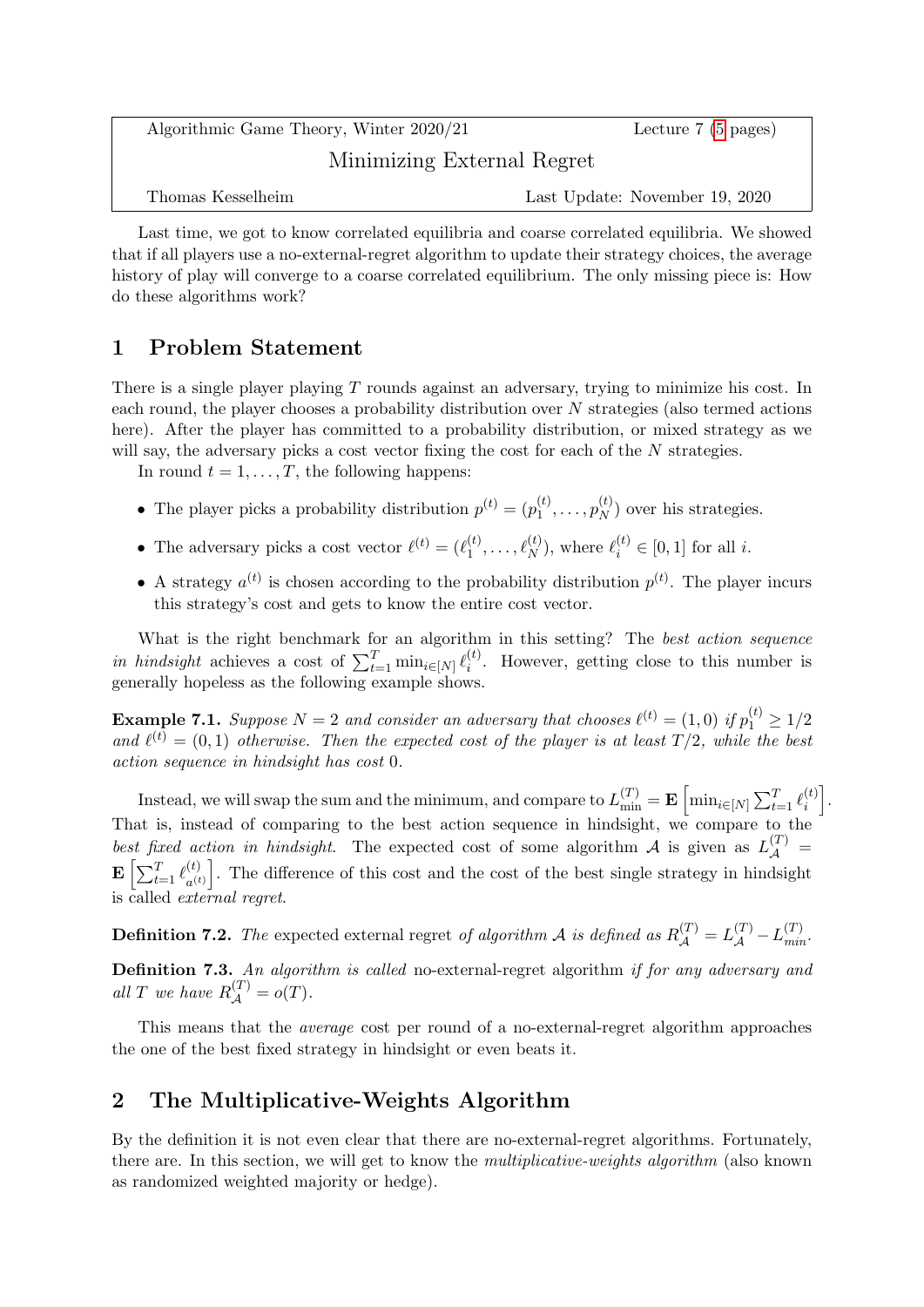The algorithm maintains weights  $w_i^{(t)}$  $i^{(t)}$ , which are proportional to the probability that strategy  $i$  will be used in round  $t$ . After each round, the weights are updated by a multiplicative factor, which depends on the cost in the current round.

Let  $\eta \in (0, \frac{1}{2})$  $\frac{1}{2}$ ; we will choose  $\eta$  later.

- Initially, set  $w_i^{(1)} = 1$ , for every  $i \in [N]$ .
- At every time  $t$ ,
	- Let  $W^{(t)} = \sum_{i=1}^{N} w_i^{(t)}$  $\binom{u}{i}$
	- Choose strategy *i* with probability  $p_i^{(t)} = w_i^{(t)}$  $j_i^{(t)}/W^{(t)}$

$$
- \ \mathrm{Set} \ w_i^{(t+1)} = w_i^{(t)} \cdot (1 - \eta)^{\ell_i^{(t)}}.
$$

Let's build up some intuition for what this algorithm does. First suppose  $\ell_i^{(t)} \in \{0, 1\}.$ Strategies with cost 0 maintain their weight, while the weight of strategies with cost 1 is multiplied by  $(1-\eta)$ . So the weight decays exponentially quickly in the number of 1's. Next consider the impact of  $\eta$ . Setting  $\eta$  to zero means that we pick a strategy uniformly at random and continue to do so, on the other hand the higher  $\eta$  the more we punish strategies which incurred a high cost. So we can think of  $\eta$  as controlling the tradeoff between exploration (small  $\eta$ ) and exploitation (large  $\eta$ ).

Theorem 7.4 (Littlestone and Warmuth, 1994). The multiplicative-weights algorithm, for any choices by the adversary of cost vectors from  $[0, 1]$ , quarantees

$$
L_{MW}^{(T)} \le (1 + \eta) L_{min}^{(T)} + \frac{\ln N}{\eta} .
$$

Setting  $\eta = \sqrt{\frac{\ln N}{T}}$  $\frac{1N}{T}$  yields

$$
L_{\text{MW}}^{(T)} \le L_{\text{min}}^{(T)} + 2\sqrt{T \ln N}
$$
.

**Corollary 7.5.** The multiplicative-weights algorithm with  $\eta = \sqrt{\frac{\ln N}{T}}$  $\frac{1}{T}$  has external regret at most  $2\sqrt{T} \ln N = o(T)$  and hence is a no-external-regret algorithm. √

### 3 Non-Adaptive Adversary

It seems particularly difficult to analyze the algorithm because the adversary is allowed to react to the player's choices. It will turn out that this does actually not matter. But as a first step, let us ignore entirely this adaptivity and let us assume that the adversary has to fix the sequence of cost vectors first. We will call this non-adaptive sequence  $\tilde{\ell}^{(1)}, \ldots, \tilde{\ell}^{(T)}$  first. Note that this immediately fixes the probability vectors  $p^{(1)}, \ldots, p^{(T)}$  as well. They are not random anymore.

<span id="page-1-0"></span>**Proposition 7.6.** For every fixed non-adaptive sequence  $\tilde{\ell}^{(1)}, \ldots, \tilde{\ell}^{(T)}$  of cost vectors from [0, 1], MW guarantees for every fixed strategy i

$$
\tilde{L}_{MW}^{(T)} \leq (1+\eta)\tilde{L}_i^{(T)} + \frac{\ln N}{\eta} ,
$$

where  $\tilde{L}_i^{(T)} = \sum_{t=1}^T \tilde{\ell}_i^{(t)}$  $\tilde{u}_i^{(t)}$  is the sum of costs of strategy i and  $\tilde{L}_{MW}^{(T)} = \sum_{t=1}^{T} \sum_{i=1}^{N} p_i^{(t)}$  $\tilde{\ell}_i^{(t)}\tilde{\ell}_i^{(t)}$  $\sum_{i}^{(t)}$  is the expected sum of costs of MW.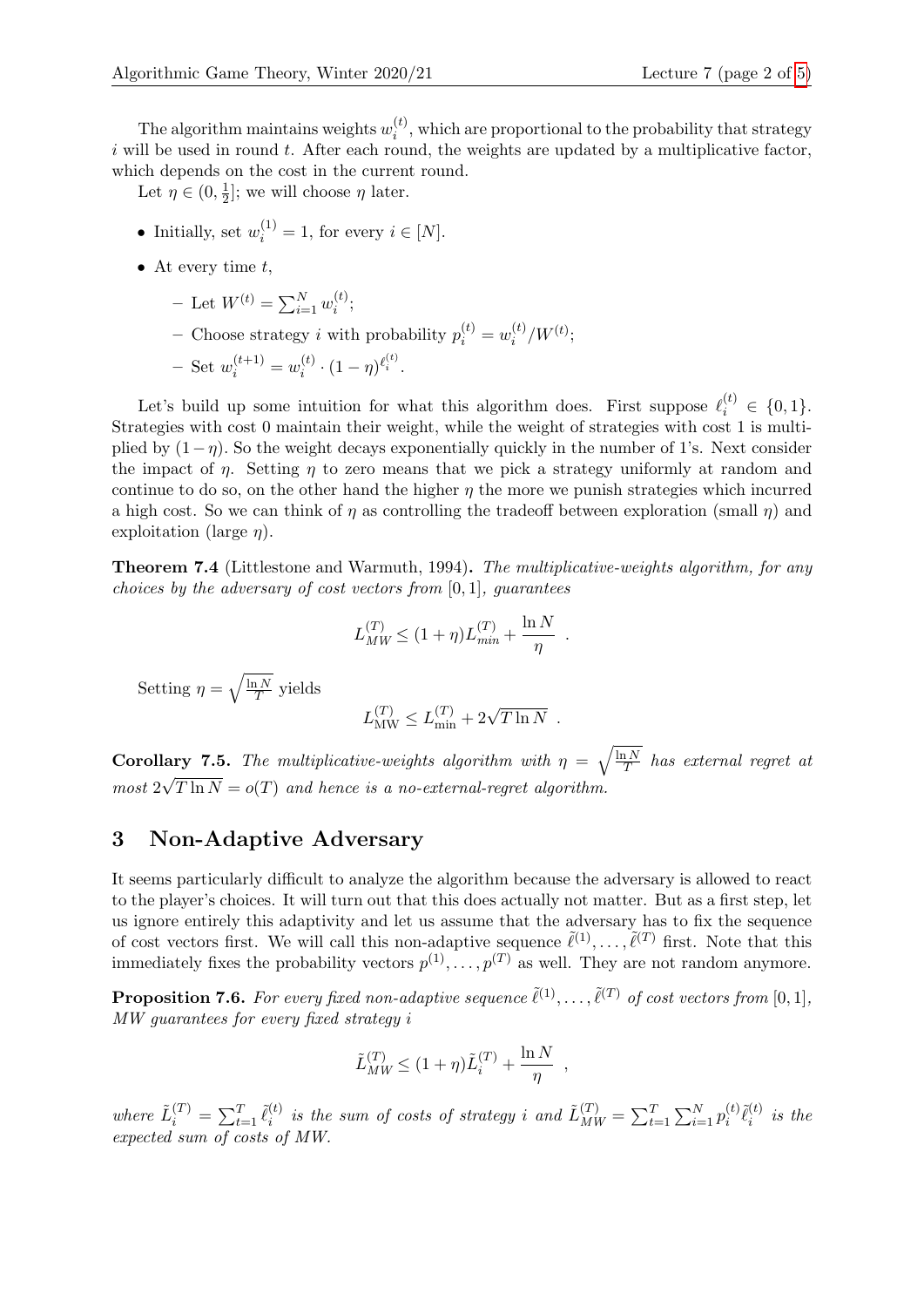*Proof.* Let us analyze how the sum of weights  $W^{(t)}$  decreases over time. It holds

$$
W^{(t+1)} = \sum_{i=1}^{N} w_i^{(t+1)} = \sum_{i=1}^{N} w_i^{(t)} (1 - \eta)^{\tilde{\ell}_i^{(t)}}.
$$

Observe that  $(1 - \eta)^{\tilde{\ell}} = (1 - \tilde{\ell}\eta)$ , for both  $\tilde{\ell} = 0$  and  $\tilde{\ell} = 1$ . Furthermore,  $(1 - \eta)^{\tilde{\ell}}$  is a convex function in  $\tilde{\ell}$ . For  $\tilde{\ell} \in [0, 1]$  this implies  $(1 - \eta)^{\tilde{\ell}} \leq (1 - \tilde{\ell}\eta)$ .



This gives us

$$
W^{(t+1)} \ \leq \ \sum_{i=1}^N w_i^{(t)} (1 - \tilde{\ell}_i^{(t)} \eta) \ = \ W^{(t)} - \eta \sum_{i=1}^N w_i^{(t)} \tilde{\ell}_i^{(t)} \ .
$$

Let  $\tilde{\ell}_{\text{MW}}^{(t)}$  denote the expected cost of MW in step t. It holds  $\tilde{\ell}_{\text{MW}}^{(t)} = \sum_{i=1}^{N} \tilde{\ell}_{i}^{(t)} w_i^{(t)}$  $\int_i^{(t)}/W^{(t)}$ . Substituting this into the bound for  $W^{(t+1)}$  gives

$$
W^{(t+1)} \ \leq \ W^{(t)} - \eta \tilde{\ell}_{\text{MW}}^{(t)} W^{(t)} \ = \ W^{(t)} (1 - \eta \tilde{\ell}_{\text{MW}}^{(t)}) \ .
$$

As a consequence,

$$
W^{(T+1)} \ \leq \ W^{(1)} \prod_{t=1}^T (1 - \eta \tilde{\ell}_{\text{MW}}^{(t)}) \ = \ N \prod_{t=1}^T (1 - \eta \tilde{\ell}_{\text{MW}}^{(t)}) \ .
$$

This means that the sum of weights after step T can be upper bounded in terms of the expected costs of MW. On the other hand, the sum of weights after step  $T$  can be *lower bounded* in terms of the costs of the best strategy as follows:

$$
W^{(T+1)} \geq \max_{1 \leq i \leq N} (w_i^{(T+1)}) = \max_{1 \leq i \leq N} \left( w_i^{(1)} \prod_{t=1}^T (1-\eta)^{\tilde{\ell}_i^{(t)}} \right) = \max_{1 \leq i \leq N} \left( (1-\eta)^{\sum_{t=1}^T \tilde{\ell}_i^{(t)}} \right) = (1-\eta)^{\tilde{L}_{\min}^{(T)}}.
$$

Combining the bounds and taking the logarithm on both sides gives us

$$
\tilde{L}_{\min}^{(T)} \ln(1 - \eta) \leq (\ln N) + \sum_{t=1}^{T} \ln(1 - \eta \tilde{\ell}_{\text{MW}}^{(t)})
$$
.

In order to simplify, we will now use the following estimation

$$
-z - z^2 \leq \ln(1-z) \leq -z ,
$$

which holds for every  $z \in [0, \frac{1}{2}]$  $\frac{1}{2}$ .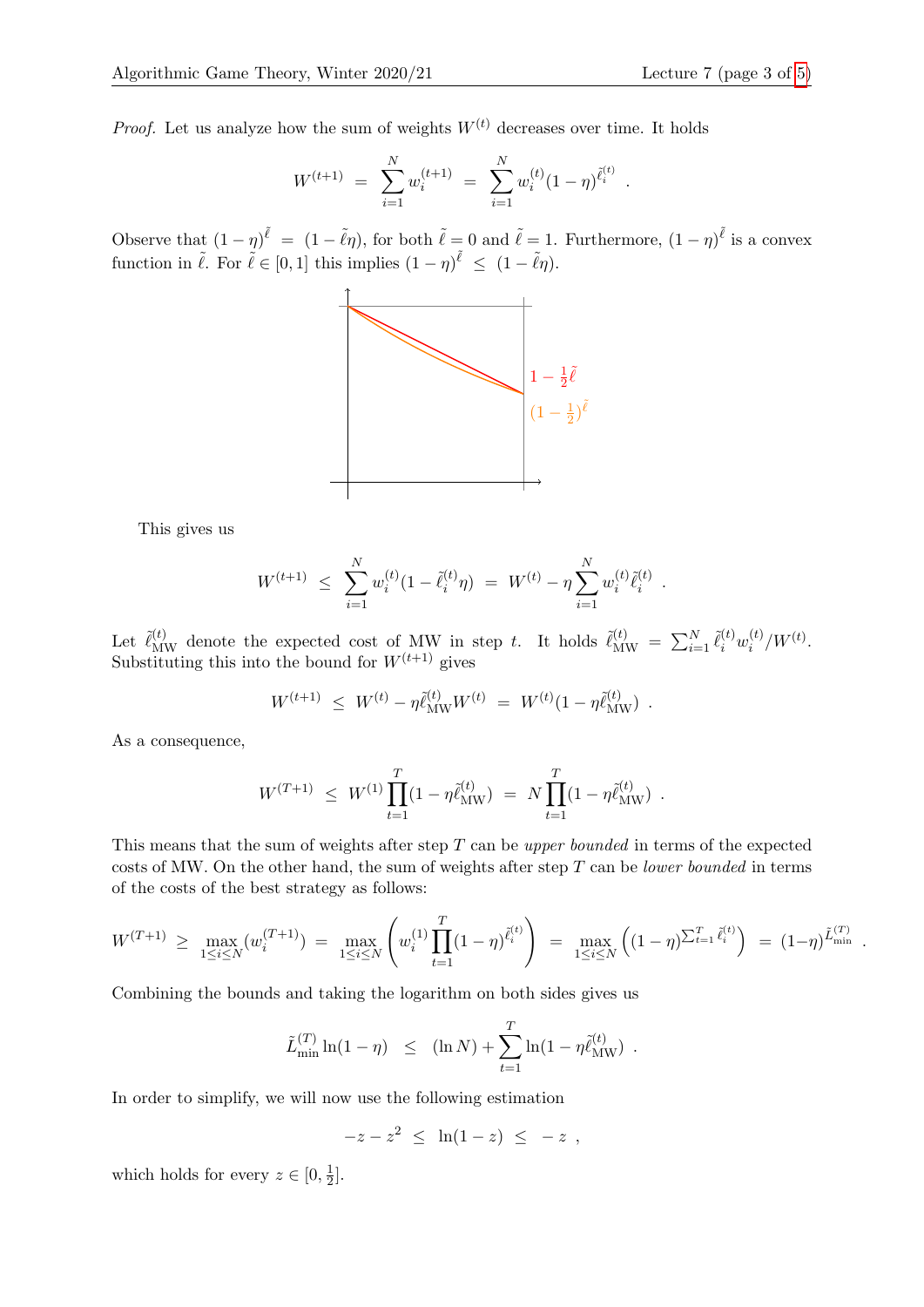

This gives us

$$
\tilde{L}_{\min}^{(T)}(-\eta - \eta^2) \leq (\ln N) + \sum_{t=1}^T (-\eta \tilde{\ell}^{(t)}) \n= (\ln N) - \eta \tilde{L}_{\text{MW}}^{(T)}.
$$

Finally, solving for  $\tilde{L}_{\text{MW}}^{(T)}$  gives

$$
\tilde{L}_{\text{MW}}^{(T)} \leq (1+\eta)\tilde{L}_{\text{min}}^{(T)} + \frac{\ln N}{\eta} . \quad \Box
$$

### 4 Adaptive Adversary

The above argument works against a non-adaptive adversary. That is, the sequence of cost vectors  $\ell^{(1)}, \ldots, \ell^{(T)}$  is fixed before the player does anything. Somewhat surprisingly, the guarantee continues to hold even if the adversary can adapt to the player's decisions. Note that this way the point of comparison, the best strategy in hindsight, changes depending on the choices made by the player.

Proposition 7.7. The multiplicative-weights algorithm, for any (possibly adaptive) choices by the adversary of cost vectors from  $[0, 1]$ , quarantees

$$
L_{MW}^{(T)} \leq (1 + \eta)L_{min}^{(T)} + \frac{\ln N}{\eta} .
$$

Proof. We will design a non-adaptive adversary that simulates the adaptive adversary. It generates a random but non-adaptive sequence  $\tilde{\ell}^{(1)}, \ldots, \tilde{\ell}^{(T)}$  such that  $\mathbf{E}\left[\tilde{L}_{\text{MW}}^{(T)}\right] = L_{\text{MW}}^{(T)}$  and  $\mathbf{E}\left[\tilde{L}_{\min}^{(T)}\right] = L_{\min}^{(T)}$ . By Proposition [7.6,](#page-1-0) we then have  $\tilde{L}_{\text{MW}}^{(T)} \leq (1 + \eta)\tilde{L}_{\min}^{(T)} + \frac{\ln N}{\eta}$  $rac{1N}{\eta}$  as so the claim follows.

The non-adaptive adversary internally simulates the game between the algorithm and the adaptive adversary. More precisely, to determine  $\tilde{\ell}^{(t)}$ , it performs the following steps. First, it computes  $p^{(1)}, \ldots, p^{(t)}$  as chosen by the algorithm if the sequence so far was  $\tilde{\ell}^{(1)}, \ldots, \tilde{\ell}^{(t-1)}$ . It also draws an imaginary  $\tilde{a}^{(t-1)}$ . For  $\tilde{\ell}^{(t)}$  it then uses the exact vector  $\ell^{(t)}$  that the adaptive adversary would use when adapting to  $p^{(1)}, \ldots, p^{(t)}$  and  $\tilde{a}^{(1)}, \ldots, \tilde{a}^{(t-1)}$ .

Observe that this way the two sequences  $\ell^{(1)}, \ldots, \ell^{(T)}$  and  $\tilde{\ell}^{(1)}, \ldots, \tilde{\ell}^{(T)}$  are identically distributed. This already implies  $\mathbf{E}\left[\tilde{L}_{\min}^{(T)}\right] = L_{\min}^{(T)}$ . The difference is that  $\ell^{(t)}$  depends on the "real" choices  $a^{(1)}, \ldots, a^{(t-1)}$  of the algorithm whereas  $\tilde{\ell}^{(t)}$  depends on the "imaginary" choices  $\tilde{a}^{(1)}, \ldots, \tilde{a}^{(t-1)}.$ 

However, the expected cost of the algorithm in a fixed step  $t$  is the same. To see this, compare the algorithm on the non-adaptive sequence when  $\tilde{\ell}^{(1)} = z^{(1)}, \ldots, \tilde{\ell}^{(t)} = z^{(t)}$  to the one on the adaptive sequence when  $\ell^{(1)} = z^{(1)}, \ldots, \ell^{(t)} = z^{(t)}$  for any vectors  $z^{(1)}, \ldots, z^{(t)}$ . The